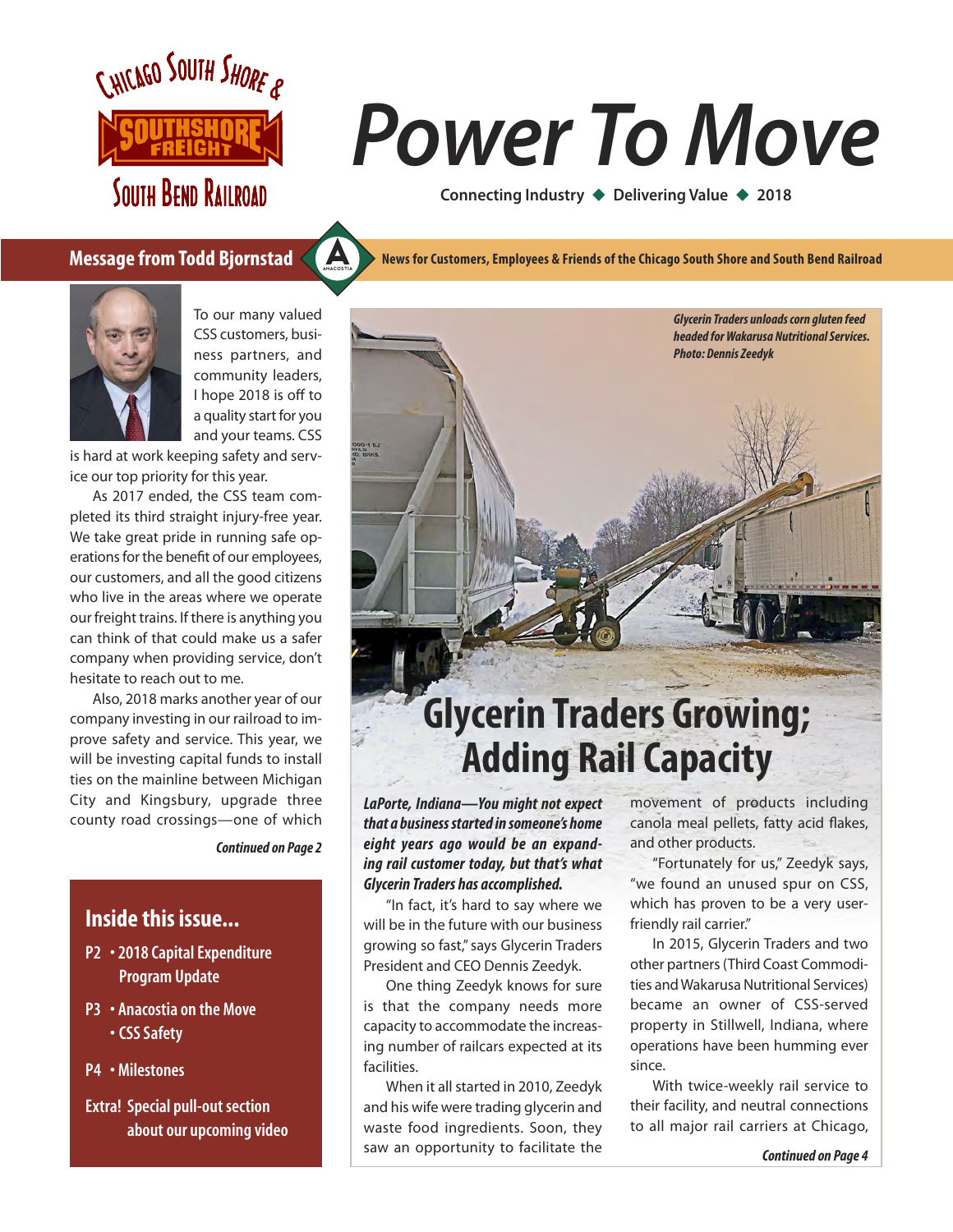### **Message from Todd Bjornstad**

#### Continued from Page 1

will be a partnership with the State of Indiana, and invest in locomotive upgrades that improve reliability and save fuel, which helps the environment.

One significant business challenge facing CSS in 2018 and beyond is the unfunded government mandate to become Positive Train Control (PTC) compliant. In the two years prior to the required PTC completion date of January 1, 2019, CSS is spending several million dollars so that we will be able to continue providing freight service over our lines. In addition to the initial PTC set-up costs, CSS is projecting a related increase in expenses of between \$500,000 and \$1 million annually.

My best to all of you and your teams for a safe and successful 2018!







*Scheduled capital investments by CSS in 2018 include tie renewals, highway crossing upgrades and fuel conservation devices for five locomotives. Photo: Jim Burd*

### **Capital Expenditure Program for 2018 Coming Together**

*Plans for the CSS capital programs are being finalized in early 2018, and include:*

Install 3,500 crossties on the Kingsbury Industrial mainline between Michigan City and Kingsbury. Part of an ongoing tie program, this year's activity will maintain consistent train speeds to meet customer requirements for reliable service.

Deprade public highway crossings at several locations: La Porte County road crossings at County Road 550 and County Road 675; and Highway 12 road crossing near the NIPSCO (Michigan City) plant, with help from a State of Indiana grant. This is the second year CSS has partnered with the State of Indiana to improve a busy public road crossing. Public highway crossing upgrades are continuously scheduled to support community safety.

Install fuel conservation devices on five locomotives. The new equipment minimizes engine idling when the outside temperature drops below 40 degrees. The result will be lower environmental impact due to reduced carbon dioxide emissions.  $\blacklozenge$ 

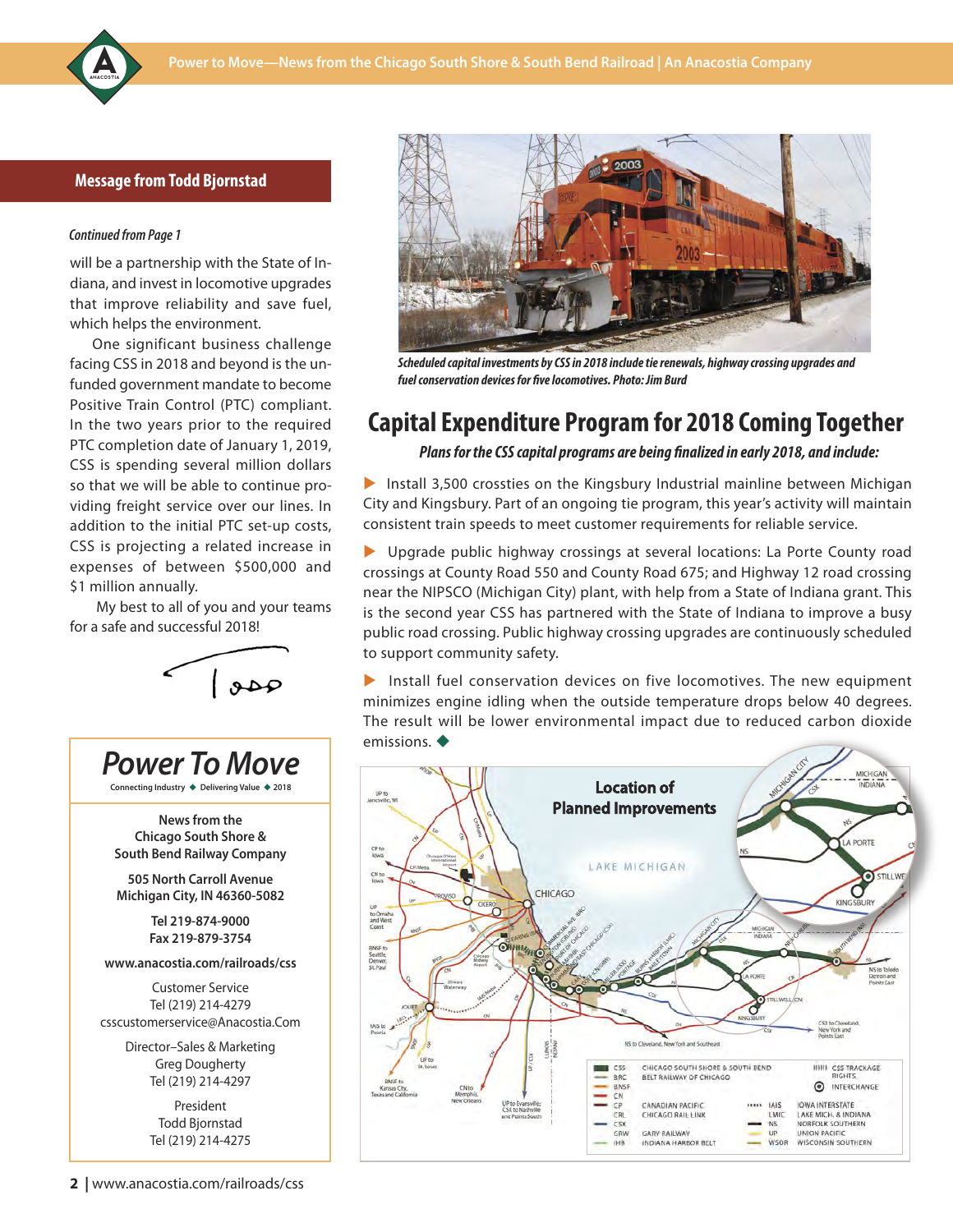### **Rail Shipment Visibility Improving**

*Shortlines have always been dedicated to the delicate mission of handling what we call 'the last mile.' This is usually the part of the rail shipment at origin or destination that involves the spotting of railcars at the customer's facility. We understand the need to be flexible, responsive, informative, creative, patient, observant, forgiving… I could go on for a long time.*

At Anacostia, we are constantly trying to up our game. Last year, we introduced daily monitoring of service performance across all of our railroads that instantly



*by Eric Jakubowski Anacostia Chief Commercial Officer*

elevates issues or failures to senior management. We look at the individual exceptions, make sure that responsible choices are made, and that communications with the affected customer are timely. We can't always deliver—and sometimes it is our fault—but everyone

deserves an explanation and a plan for the delivery.

ANACOSTIA [A](https://www.anacostia.com)

Going forward, we are working with other Class 1s to develop a real-time information platform for sharing ETAs, pipeline specifics, and expected missed deliveries. This is not an insignificant task, and an industry solution is requisite.

ARH is committed to taking on a leadership role and we think this must be a priority.  $\blacklozenge$ 



*by Mike Shore CSS Vice President Operations*

### *CSS has achieved important new safety milestones as everyone continues to focus on injury-free performance.*

On January 1, 2018, we reached 1,270 injury-free days. Last year, on March 18, 2017, our mechanical department achieved four years of injury-free performance. CSS started 2018 with three straight injury-free years.

Individual responsibility and empowerment are keys to our success. We reinforce this by requiring managers to always support choosing the safe practice in several ways:

 $\blacktriangleright$  100 percent rule compliance is required;

 $\blacktriangleright$  Employees are supported when they raise safety concerns; and

 $\blacktriangleright$  Potentially unsafe conditions are addressed promptly.

## **CSS Safety: An Individual and Team Responsibility**

We are fortunate to have good leaders in key positions who support our customers and employees.

Steven Staley, director of operations, spearheads this effort by supporting our transportation managers and employees with policies and procedures that enable us to meet customer service needs safely.

Roadmaster Don Trent and Chief Mechanical Officer Justin Moon consistently support safe operations for transportation and mechanical employees—along with our customers—by maintaining safe

conditions and educating employees and customers whenever issues arise.

We further support this by recognizing the success of our team with an annual Safety Dinner as well as our periodic milestone events.

CSS is committed to supporting all employees when they take personal responsibility for their safety, and the safety of others.

We look forward to continued success in the most important aspect of our operations—safety.  $\blacklozenge$ 

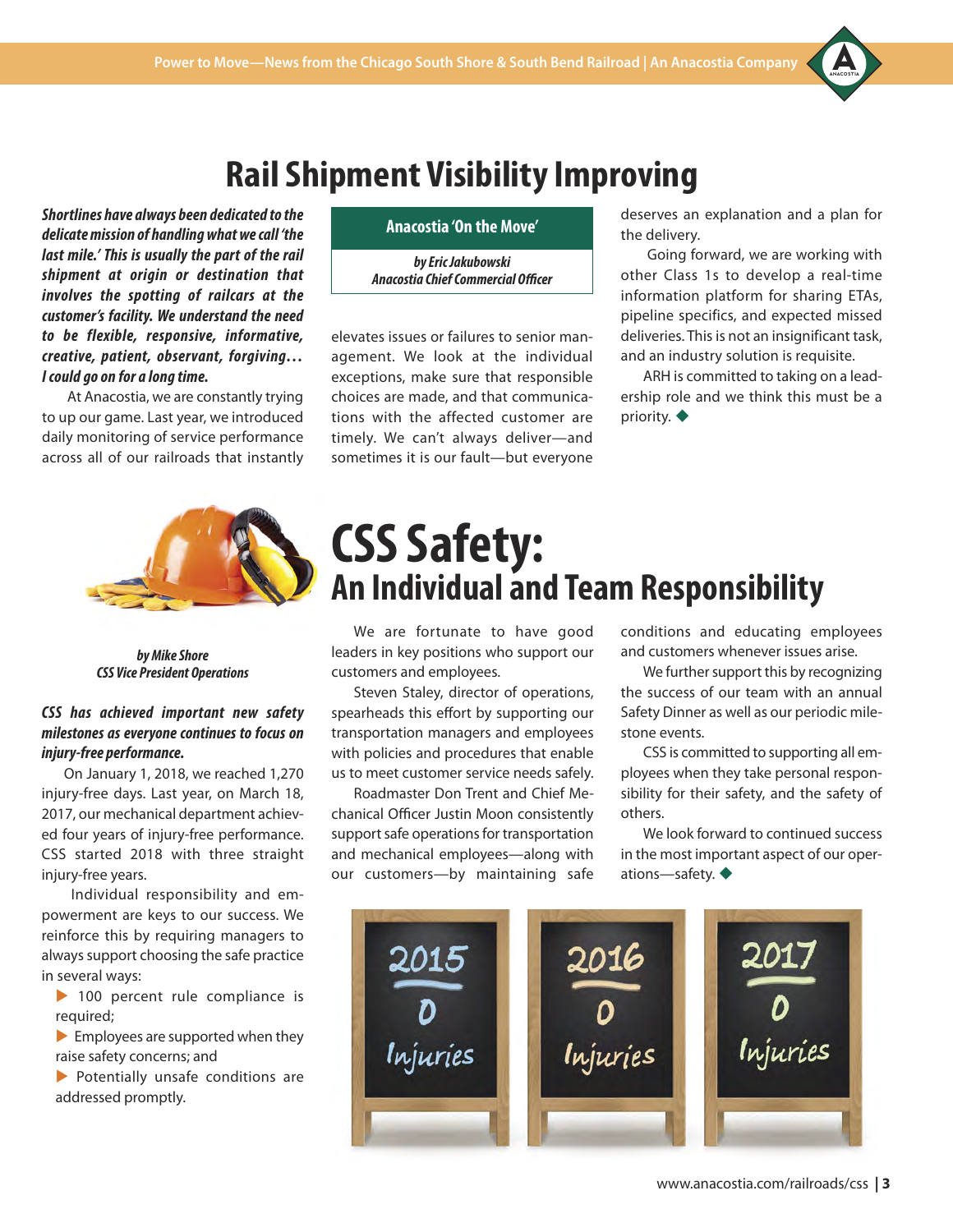#### **Power to Move—News from the Chicago South Shore & South Bend Railroad | [A](https://www.anacostia.com)n Anacostia Company**



C.HICAGO SOUTH SHORE A

**SOUTH BEND RAILROAD** 

### **Milestones**

*Congratulations to our CSS employees who will reach these anniversary milestones in 2018:*

> *35 years Terry Sydow*

*30 years Brian Krueger*

*20 years Dennis Eldridge*

*15 years Jake Nekvasil*

*10 years Michael Steinhiser*

*5 years Don Trent Ryan Hochstein*

*1 year Dalton Dabkowski Kevin Holzer Michael Polk Evan Poppe Shane West Brian Nussel Justin Moon Matt Coduti*

*Thank you for your Thank you for service and dedication your service and dedication to our railroad.*

### **Matt Coduti Joins CSS Marketing & Sales Team**



Matthew Coduti joined CSS late last year as manager of marketing and sales, bringing with him five years of project management, purchasing, and logistics management experience at ArcelorMittal, the world's largest steel and mining company.

"Matt has valuable rail logistics experience and is a welcome addition to our CSS team," said Greg Dougherty, CSS director of sales and marketing.

Coduti's experience includes planning and negotiating initiatives with rail, barge, port, truck, and package services.

He is completing an MBA degree at the University of Chicago and holds a B.S. from Purdue University, where he majored in industrial management and minored in economics. He is fluent in Chinese and Spanish.  $\blacklozenge$ 

### **Brett Hendrix, conductor, retires**

Brett Hendrix (left), shown here with CSS President Todd Bjornstad, celebrated his retirement in December. The plaque honors his 33 years of service to CSS.  $\blacklozenge$ 



Our railroad will expand business opportunities at a strategic location in Gary, Ind., through a lease of five miles of track from CN rail.

The lease of track on Gary's northeast side is designed to improve interchange between South Shore and CN, and provide improved shipping options for customers by offering a higher frequency of service.

"We see this as part of our longstanding commitment to customers by ensuring efficient interchange with all our Chicago-area connections," said Eric T. Jakubowski, vice president and chief commercial officer for CSS owner Anacostia Rail Holdings. "Gary has long been a great place for us to do business and this lease will make it possible for us to do an even better job." $\blacklozenge$ **10 years**<br> **CSS to Lease Five Miles of CN Track in Gary, Indiana**<br>
Cour railroad will expand business opportunities at a strate<br> **Con Trent**<br>
The lease of track on Gary's northeast side is designed to improver<br> **DON Trent** 

### **Glycerin,** Continued from Page 1

Glycerin Traders has handled some 700 cars at Stillwell, and is expanding the capacity of its rail/truck transload track from four to eight rail cars. Canola meal arrives at Stillwell by hopper car from Canada, and is delivered to nearby farmers or the feedmill in Wakarusa, Indiana, less than 40 miles away.

The Stillwell terminal also loads veg-

oils and animal fats from trucks into tank cars for shipment to various U.S. locations. Zeedyk sees the potential for railcar shipments to increase some 30 percent in 2018.

"We receive excellent customer service from CSS," he says. "They are available to us by phone 24 hours a day, and the fact that their headquarter offices are located about 18 miles away is also a plus. We stay in constant touch." $\blacklozenge$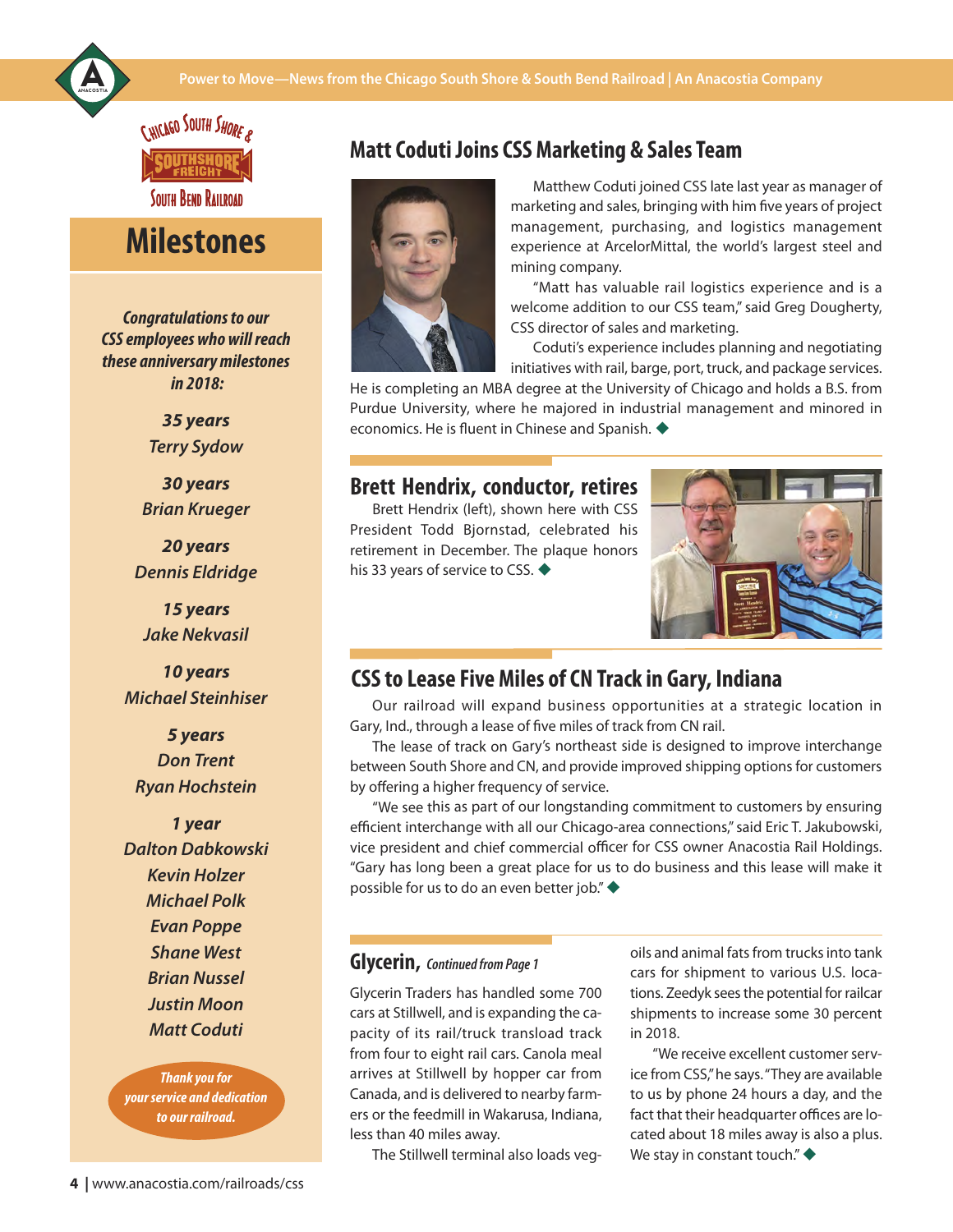# *Power To Move* **Extra!**

**Connecting Industry ♦ Delivering Value ♦ 2018** 



### **South Shore Freight: The Right Location**

**Most of us see CSS from the ground, but a flight along our rightof-way reveals an entirely new perspective.** 

#### **Seen from the air, this railroad is impressive!**

That's why there is a new video drone tour coming soon that shows all the opportunities available to manufacturers, distributors, shippers, and others who need access to one of the world's most dynamic business markets—Chicago and Northwest Indiana—the third largest economic region in the United States.

CSS connects markets and delivers value, providing reliable service, daily Class 1 interchanges, and unique partnerships with capable transloaders and warehouses.

Our lines connect directly with the six largest North American rail carriers. We parallel interstate highways and the inland waterways. Our 182-mile regional railroad has a continental reach—and, it's the right place for growing businesses.

Businesses—including Scrap Metal Services and manufacturer Unifrax—have recently located their operations along the South Shore, attracted by the availability of quality service and reliable access to mid-east markets.

Frequent, fast, and reliable rail service that connects the Chicago–Gary region and the rest of North America creates value that keeps our customers competitive.

South Shore Freight is the regional railroad that will support the profitable growth of your company for decades to come.

**For a closer look... Contact Greg Dougherty at gdougherty@anacostia.com**